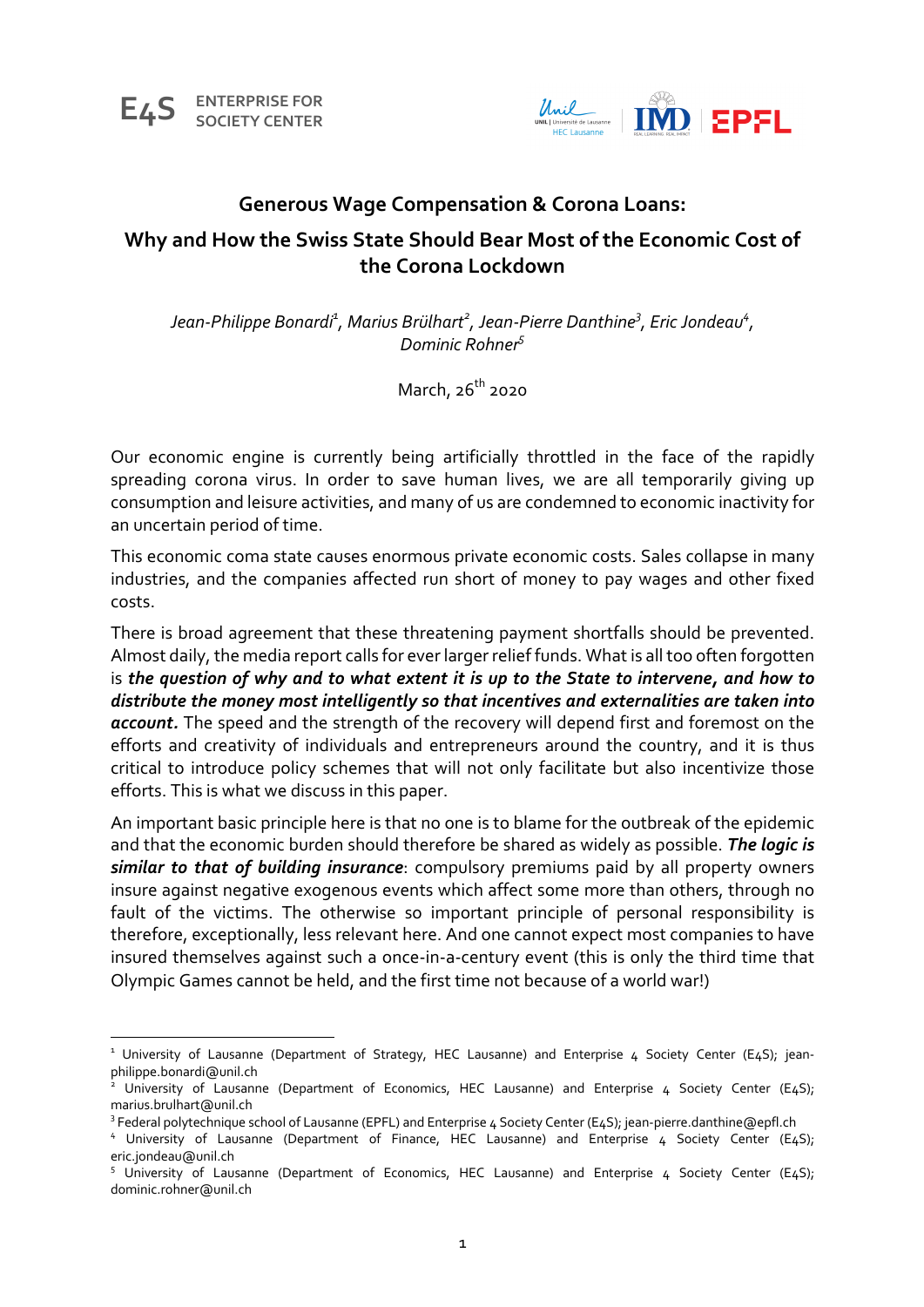



# *Compensation of corona costs through the public purse: efficient and fair*

Everyone is now looking to the State: it should step in to fill the corona-induced gaps in the accounts and wage payments of the companies that are forced to halt their activity. *Governments around the world have done the right thing by responding to these calls, for efficiency as well as equity reasons.*

Government compensation of private-sector corona costs is efficient for a number of reasons. In the current exceptional situation, State aid is largely free of the usual negative incentive effects: the epidemic is spreading independently of Swiss economic policy. Moreover, a wave of bankruptcies risks slowing down the economic recovery after the end of the corona crisis significantly. There is thus a negative externality (strain on aggregate recovery and growth) of entrepreneurial decisions (individual bankruptcies) - a textbook example of a situation that calls for corrective public policy. Moreover, it is important to preserve not only productive capacity but also demand for after the lockdown. Consumers and firms burdened by debt are less likely to spend during the recovery. Finally, the state enjoys better credit conditions on international capital markets than private borrowers. A debt burden pooled with the State is thus cheaper for Switzerland as a whole.

From an equity perspective, too, much speaks in favour of a strong commitment by the State. If we leave the economic bridging of the lockdown to individual companies and individuals, those whose livelihoods depend on exposed sectors and who have little financial cushion will be particularly hard hit. However, the industries mainly affected by the corona lockdown hotels and restaurants, personal services, non-food retail, private media, etc. - are no more or less to blame for the crisis than the industries less affected, such as the public sector or agriculture. Why should the costs be borne by companies that are exposed through no fault of their own? Compensation of the victims by the State also has the advantage that the financial burden is thus borne by the whole of society, with a burden-sharing algorithm called the tax system – transparent and shaped through the democratic decision-making process. If we are serious about broad burden-sharing, then the State is the obviously appropriate source of funding.

## *Why the public purse should not cover 100 % of the costs*

So, while the State should bear the bulk of the corona costs, we do not advocate 100% compensation. The main reason for this is that even in the current exceptional situation, *certain "moral hazard" incentive problems remain*. For example, a full wage replacement would take away the financial incentive for many workers to look for jobs in sectors that expand during the lockdown, for example in health care or logistics. Companies that could open up new areas of activity during the corona crisis - think of restaurants that could offer home deliveries - would have little incentive to do so. And, looking ahead to when the lockdown will be gradually eased, *workers able and allowed to return to work should have an incentive to do so*, while their quarantined peers should continue to receive financial support.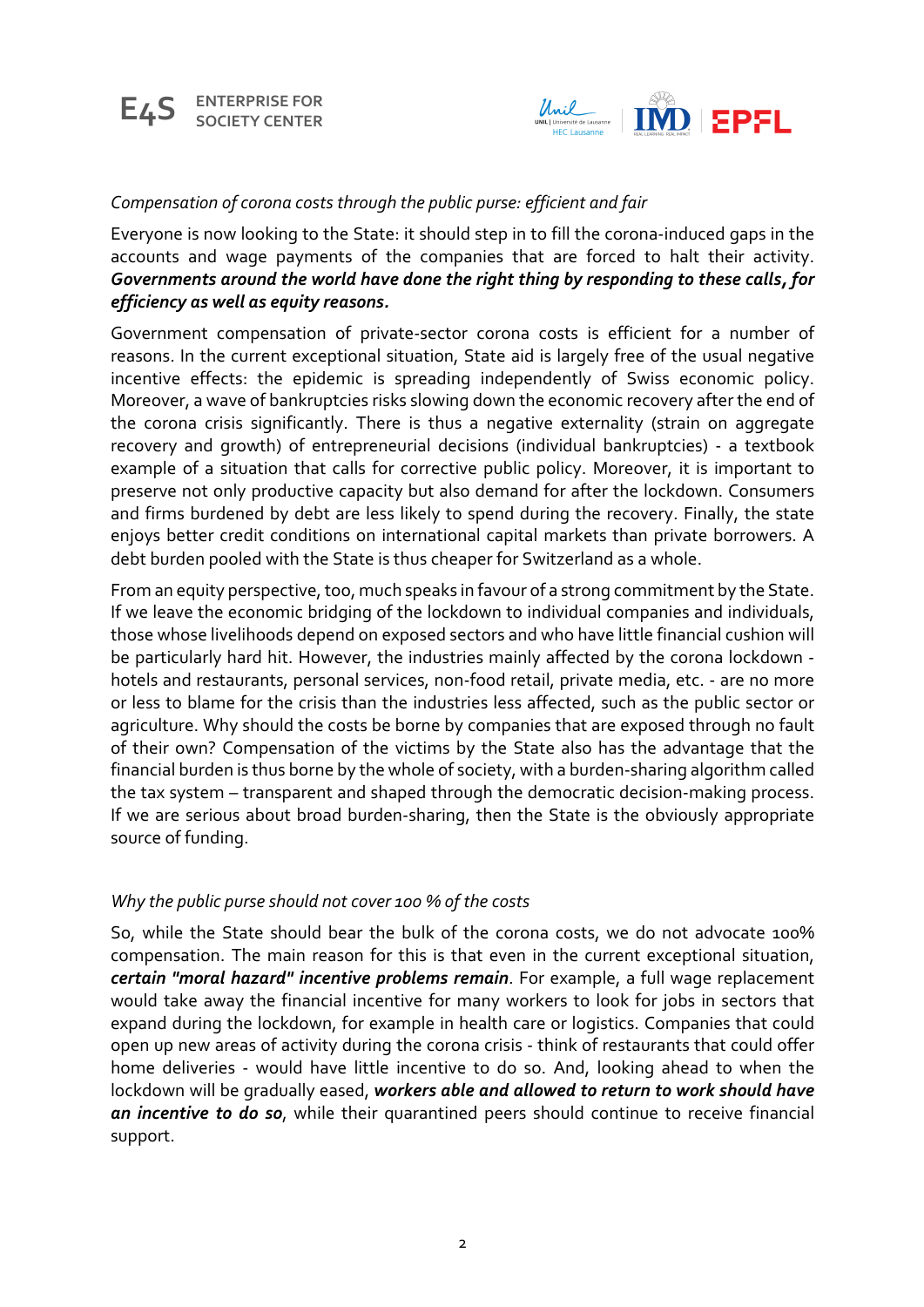



The loss of wages caused by the corona lockdown also means more (albeit constrained) leisure time and cost savings (e.g. for external childcare) for the affected workers, which can justify a certain wage cut. *The Swiss solution via short-time work and income compensation thus seems exemplary to us: up to 80% of the lost wages, fees, salaries, etc. are compensated by the State.*

# *Financial aid for capital costs is still insufficient*

The situation is quite different with regard to the cost of capital (rent, maintenance costs, storage costs, depreciation, interest, etc.). These account for an estimated 40% of the value added by Swiss SMEs.6 So far, only repayable loans have been earmarked for this purpose.7 The implicit public compensation here is therefore very close to zero. This is neither efficient nor fair.

The inefficiency of a pure loan policy is due to the fact that *a repayable loan equivalent to several weeks' or even months' turnover is likely to be a major burden for many companies.* Companies with tight margins and thin capital cushions may well be forced to file for bankruptcy in the face of such a debt burden – repayable within a maximum of seven years. This phenomenon would affect an increasing number of companies as the lockdown were to persist. In view of the high external costs of a wave of bankruptcies, zero compensation of the cost of capital is therefore inefficient from a macroeconomic perspective.

The policy under consideration is also questionable from an equity perspective: Why should the owners of affected companies have to bear the loss of income themselves? They are no more or less to blame for the crisis than owners of businesses that happen not to be affected (e.g. food retailers or certain IT companies). *The insurance logic outlined above therefore also applies to the production factor capital.*

What might a practicable solution look like? Again, efficiency considerations do not speak in favour of 100% public compensation of revenue shortfalls due to the crisis. Companies that still have a certain sales potential during the lockdown should not have an incentive to be completely dependent on the government's drip. In addition, companies that are already ailing should not be kept alive artificially.

An efficient and fair non-repayable compensation of capital costs of affected companies should therefore be in the same percentage range as for wage replacement measures, i.e. up to 80%. The compensation rate could be set higher or lower as the duration of the lockdown increases and depending on how a company is affected. These payments could be initially issued as loans by commercial banks, as is currently the case. *The difference to the measures so far adopted by the Swiss government would be that such "corona loans" would from the outset be linked not only to a State guarantee but also to a promise that in the future a portion of the loan (up to 80%) would be forgiven and covered by the public purse*. The

<sup>6</sup> Siegenthaler, Michael and Tobias Stucki (2015) Dividing the Pie: Firm-Level Determinants of the Labor Share. *ILR Review*,

 $68(5)$ , 1157-1194.<br><sup>7</sup> Federal ordinance on the granting of credits and solidary guarantees as a consequence of the coronavirus (COVID 19 Ordinance on solidary guarantees) " of 25 March 2020.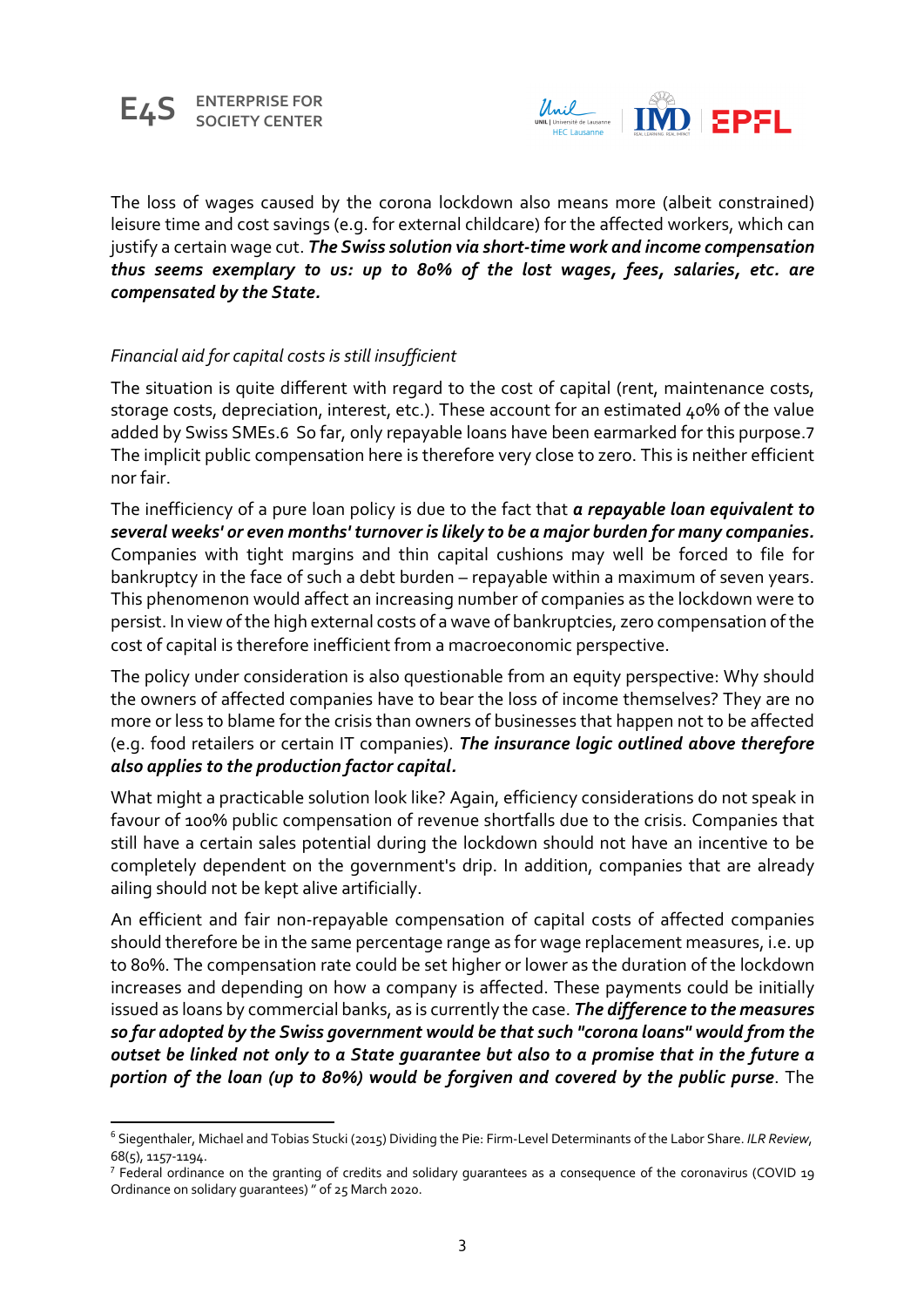#### **E4S ENTERPRISE FOR SOCIETY CENTER**



precise discount would be determined after the crisis, depending on the duration of the lockdown, on the severity of the impact on different sectors, and on individual companies' cost structure. There would be sufficient time for such an examination after the crisis (as opposed to immediately, before granting any bridging loans).

## *Student loans as a model?*

An intermediate form between the fully repayable loans currently planned and ex post nonrepayable grants would be *loans that could only be repaid if business were to be profitable in the future* - comparable to student loans in in the U.K. or U.S., which must be paid off by graduates in later life only if they earn sufficiently high incomes.

Such conditionally repayable loans would probably considerably reduce the risk of bankruptcy compared with the simple loans currently on offer. However, it could still appear unfair that companies in lockdown-affected industries would have to concede medium-term profit losses, from which unaffected companies would be completely spared. It would also be important that the repayments would not eat away the entire profit, as otherwise incentives for innovation would be impaired.

Profit-related conditionally repayable loans seem particularly appropriate for firms in sectors with relatively low competitive intensity and thus high profit margins. Despite all the theoretical arguments in favour of equal treatment, State aid to companies that pay out large profits and bonuses in subsequent years would be politically difficult to justify.

The situation is similar for companies operating in sectors where global risks are a permanent threat and should therefore also be factored into their profit margins. This is the case, for example, in the aviation and travel industries, where events such as 9/11, the subprime crisis, Icelandic volcanoes, SARS, etc. imply temporary losses, and should thus be to some extent priced in. However, as the impact and extent of the corona pandemic was hardly foreseeable, a certain amount of government support also seems justified for these sectors.

What could a practicable rule for "corona loans" look like? Non-repayable grants could be reserved for those sectors that cannot, or only to a very limited extent, make up for lost revenue during the lockdown by deferred demand - think of the catering, personal services or florists. Other sectors, such as furniture stores or construction companies, have greater potential to catch up on lost sales after the crisis, which means that profit-driven or even fully repayable loans could make more sense there. It would be important to develop and publish such sector-specific criteria as quickly as possible in order to keep the financial uncertainty of the borrowing companies to a minimum. The interest rate on such loans could be that currently applied to the existing fully repayable government-backed bridging loans, i.e. 0% for loans up to CHF 500,000 and 0.5% for larger loans.

## *Whatever it takes*

For reasons of both efficiency and fairness, we therefore recommend generous State compensation for the shortfalls in sales resulting from the lockdown. How large should the